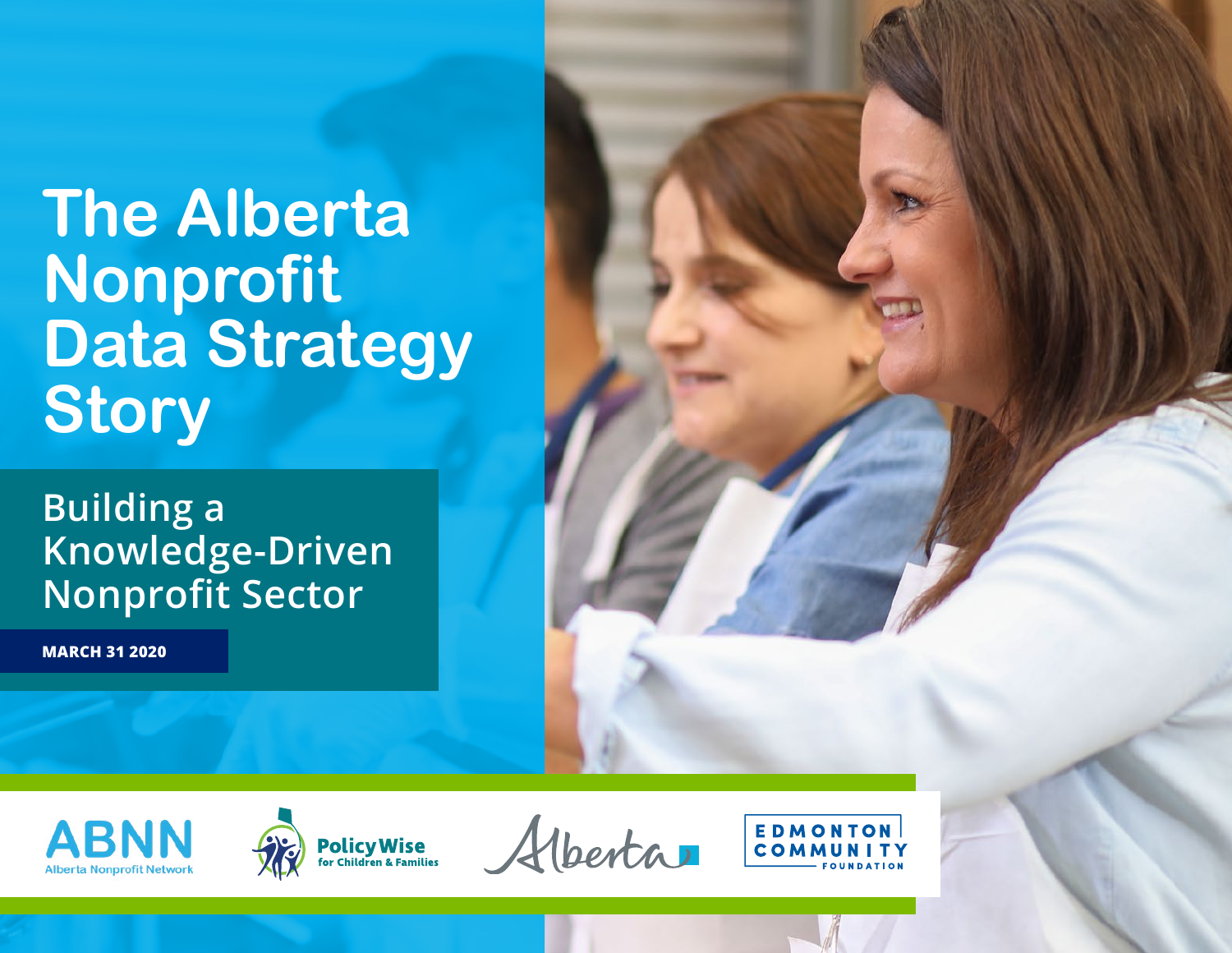#### **Toward an Alberta Nonprofit Data Strategy**

A number of initiatives at local, national, and international levels over the past ten years have created the conditions for an Alberta Nonprofit Data Strategy. Throughout the 2010's, new data platforms like **[Community View Saskatchewan](http://www.communityview.ca/)** and **[Data Driven](https://datadrivendetroit.org/)  [Detroit](https://datadrivendetroit.org/)** indicated a growing interest in the uses and benefits of data. The global open government movement continued to snowball, bringing increased attention and opportunities for the availability and use of government data. In 2015, the Mowat NFP published its seminal report *[An Open Future: Data priorities for](https://munkschool.utoronto.ca/mowatcentre/wp-content/uploads/publications/107_an_open_future.pdf)  [the not-for-profit sector](https://munkschool.utoronto.ca/mowatcentre/wp-content/uploads/publications/107_an_open_future.pdf)*, which suggested that it was time for the Canadian nonprofit sector to take action.

**[The Ontario Nonprofit Network \(ONN\)](https://theonn.ca/)** was an early data champion. In 2015, they published their framework, *[Towards](https://theonn.ca/wp-content/uploads/2015/07/Towards-a-Data-Strategy-for-Ontario-Nonprofit-Sector_ONN_Final_2015-07-13.pdf)  [a Data Strategy for the Ontario Nonprofit Sector](https://theonn.ca/wp-content/uploads/2015/07/Towards-a-Data-Strategy-for-Ontario-Nonprofit-Sector_ONN_Final_2015-07-13.pdf)*. In it, the ONN discussed the ways data can support the nonprofit sector to learn and communicate its impact, deliver more responsive initiatives, collaborate more efficiently and effectively, and diversify and stabilize its funding. The ONN further identified how data standards, policies, skills & resources, and leadership are necessary to advance the data strategy.

It did not take long for both Ontario's data strategy framework and their nonprofit network model to gain traction in Alberta. **[Volunteer Alberta](https://volunteeralberta.ab.ca/)**, the **[Edmonton Chamber of Voluntary](https://ecvo.ca/)  [Organizations \(ECVO\)](https://ecvo.ca/)**, and the **[Calgary Chamber of Voluntary](https://www.calgarycvo.org/)  [Organizations \(CCVO\)](https://www.calgarycvo.org/)** met with then-**[Alberta Culture and Tourism](https://www.alberta.ca/culture-multiculturalism-and-status-of-women.aspx)** in 2016 to discuss an Alberta nonprofit data strategy**<sup>1</sup>** . While work would not begin until 2018, this meeting represented the "tangible first step" toward a provincial data strategy**<sup>2</sup>** .

At the same time, key organizations were also planning an Alberta nonprofit network, which was launched in June 2018. By 2019, the **[Alberta Nonprofit Network \(ABNN\)](https://albertanonprofits.ca/)** had over 700 members and were advancing four sector-wide strategic priorities on behalf of the Alberta nonprofit and voluntary sector: workforce development, government relations, sector value & impact, and the development of a nonprofit data strategy.

The CCVO began leading Phase I of the Alberta Nonprofit Data Strategy in April 2018, with funding from Alberta Culture and Tourism. Province-wide engagements sessions in Lethbridge, Calgary, Red Deer, and Edmonton identified the data opportunities and challenges experienced by the nonprofit sector. Over 100 stakeholders identified how they used data, **[the datasets the](https://static1.squarespace.com/static/5aef5b46cef3728571e6c46c/t/5ca39f266becf1000149d09f/1554226983895/Alberta+Nonprofit+Data+Strategy%5B1%5D.pdf)  [sector is interested in](https://static1.squarespace.com/static/5aef5b46cef3728571e6c46c/t/5ca39f266becf1000149d09f/1554226983895/Alberta+Nonprofit+Data+Strategy%5B1%5D.pdf)**, areas in which to focus data capacitybuilding efforts, and opportunities to leverage. From these engagements, a high-level *[Alberta Nonprofit Data Strategy](https://static1.squarespace.com/static/5aef5b46cef3728571e6c46c/t/5c745650eb393140a620215e/1551128147129/ANDS+Roadmap+-+February+2019.pdf)  [Roadmap](https://static1.squarespace.com/static/5aef5b46cef3728571e6c46c/t/5c745650eb393140a620215e/1551128147129/ANDS+Roadmap+-+February+2019.pdf)* was developed to move the nonprofit sector from the current to future state.

The *Roadmap* was formally adopted by the ABNN in 2019 and oversight for the strategy transitioned to the ABNN Data Strategy Steering Committee. **[PolicyWise](https://policywise.com/)** and the Ministry of Alberta Culture, Multiculturalism, and Status of Women funded 2019-2020 work.

**<sup>1</sup>** Calgary Chamber or Organizations (CCV0), *Building a Foundation for an Alberta Nonprofit Data Strategy – Project Whitepaper (2018)*

**<sup>2</sup>** CCVO 2018, p.1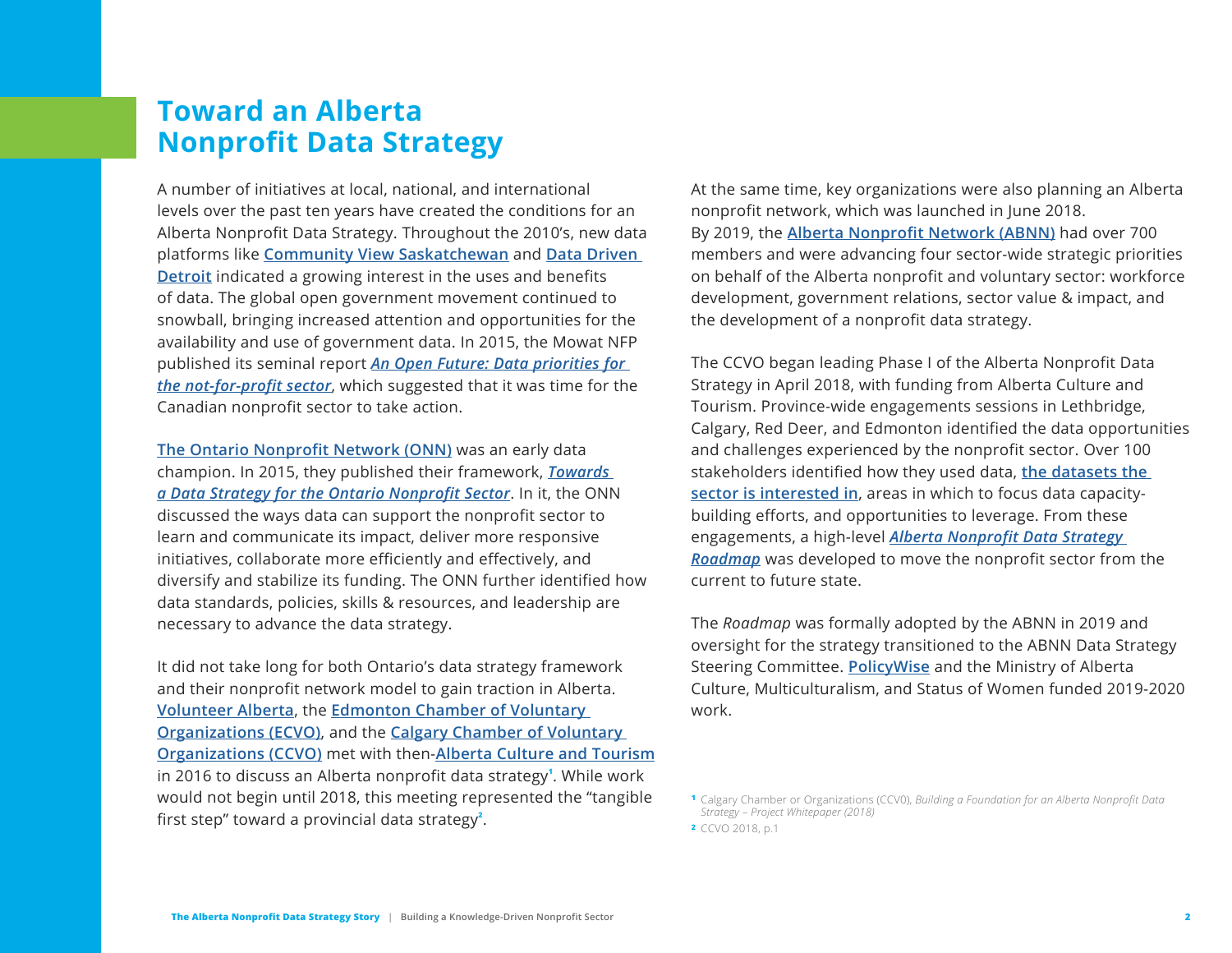

## **A Community Initiative**

Sector engagement has been key throughout the Alberta Nonprofit Data Strategy. CCVO's provincial engagements in 2019-2020 resulted in the Roadmap. PolicyWise continued stakeholder engagement at the 2019 ABNN Sector Gathering, qualitative interviews with key informants, and the creation of three project-focused task teams. Each task team supported the development of a sustainable data ecosystem for the nonprofit and voluntary sector. Rather than focusing on creating a one-size fits all strategy, teams instead:

- **› Created strategic alignment** between existing initiatives across the sector, government, and academia;
- **› Identified priorities and opportunities** for funding, networking and collaboration; and
- **› Engaged stakeholders** and made new sector connections.

The Government of Alberta Data, the Newcomer Data, and the Data Hub Task Teams brought together nonprofit data champion

from government, community-based funding organizations, and the nonprofit sector. Each task team leveraged their networks and volunteered considerable hours toward environmental scans, creating and distributing a survey, and interviewing experts to inform responses and strategies.

Our 2019-2020 Final Report documents the progress made on the Alberta Nonprofit Data Strategy. Smaller, nimble "proof of concept" projects were planned by Task Teams to support the identification of priorities, system readiness, and data champions within and beyond the sector.

PolicyWise is dedicated to maintaining our coordinating role to bring partners and champions together to continue advancing the data strategy until 2023. This is made possible through the generousity of an anonymous donor and the Edmonton Community Foundation (ECF).

**[Read our Final Report and Summary documents here.](https://policywise.com/data-strategy)**